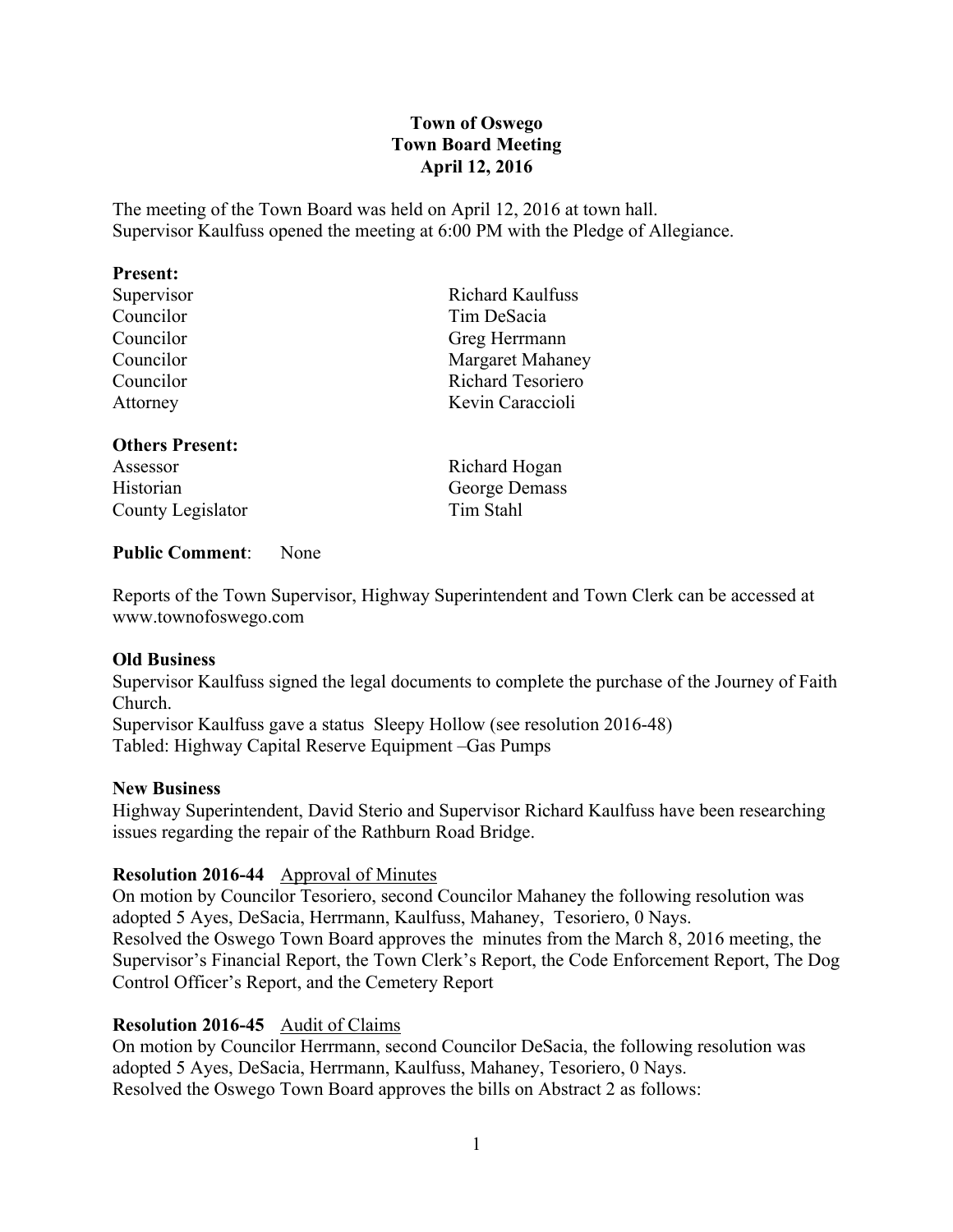# **April 12, 2016**

| General Fund                          | \$106,954.15           | $v87-v128$       |
|---------------------------------------|------------------------|------------------|
| Highway Fund                          | \$57,101.25            | $v50-v76$        |
| Franklin/Baylis Lighting District     | 204.14<br><sup>S</sup> | v117, v120       |
| Sleepy Hollow Sewer District          | \$1,085.08             | v111,114,116,118 |
| <b>Ontario Heights Sewer District</b> | $\frac{1,444.42}{2}$   | v112,113,115,119 |

# **Resolution 2016-46** Budget Modification

On motion by Councilor Mahaney, second Councilor Herrmann the following resolution was adopted 5 Ayes, DeSacia, Herrmann, Kaulfuss, Mahaney, Tesoriero, 0 Nays. Resolved the Oswego Town Board approves the budget modification from A1990.4 (Contingency) to A1920.4 (Municiple Association Dues) in the amount of \$118.00.

## **Resolution 2016- 47** Lakeside Commons Memorandum of Understanding

On motion by Councilor DeSacia, second Councilor Herrmann the following resolution was adopted 5 Ayes, DeSacia, Herrmann, Kaulfuss, Mahaney, Tesoriero, 0 Nays. Resolved the Oswego Town Board directs the Supervisor, with the assistance of Atty. Caraccioli, to develop a Memorandum of Understanding with the Newman Group regarding Lakeside Commons.

## **Resolution 2016-48** Sleepy Hollow Repairs

On motion by Councilor Mahaney, second Councilor DeSacia the following resolution was adopted 5 Ayes, DeSacia, Herrmann, Kaulfuss, Mahaney, Tesoriero, 0 Nays Resolved the Oswego Town Board directs the Supervisor to negotiate and sign agreement with Koester Engineering for the repair/replacement of recirculation pump float control system at Sleepy Hollow Sewer Treatment Plant

## **Resolution 2016-49** Bernier, Carr & Associates Services

On motion by Councilor Tesoriero, second Councilor Mahaney the following resolution was adopted 5 Ayes, DeSacia, Herrmann, Kaulfuss, Mahaney, Tesoriero, 0 Nays Resolved the Oswego Town Board directs the Town Supervisor to sign the Authorization for Professional Services with Bernier, Carr & Associates for engineering services for the Rathburn Road Bridge Repair/Replacement Study in the amount of \$4,250.00

## **Resolution 2016-50** Town Policies

On motion by Councilor DeSacia, second Councilor Tesoriero the following resolution was adopted 5 Ayes, DeSacia, Herrmann, Kaulfuss, Mahaney, Tesoriero, 0 Nays The Oswego Town Board approves the following Town policies: Facility Use (attachment A); Investment (Attachment B); Procurement (attachment C); Travel (Attachment D); Workplace Violence (Attachment E)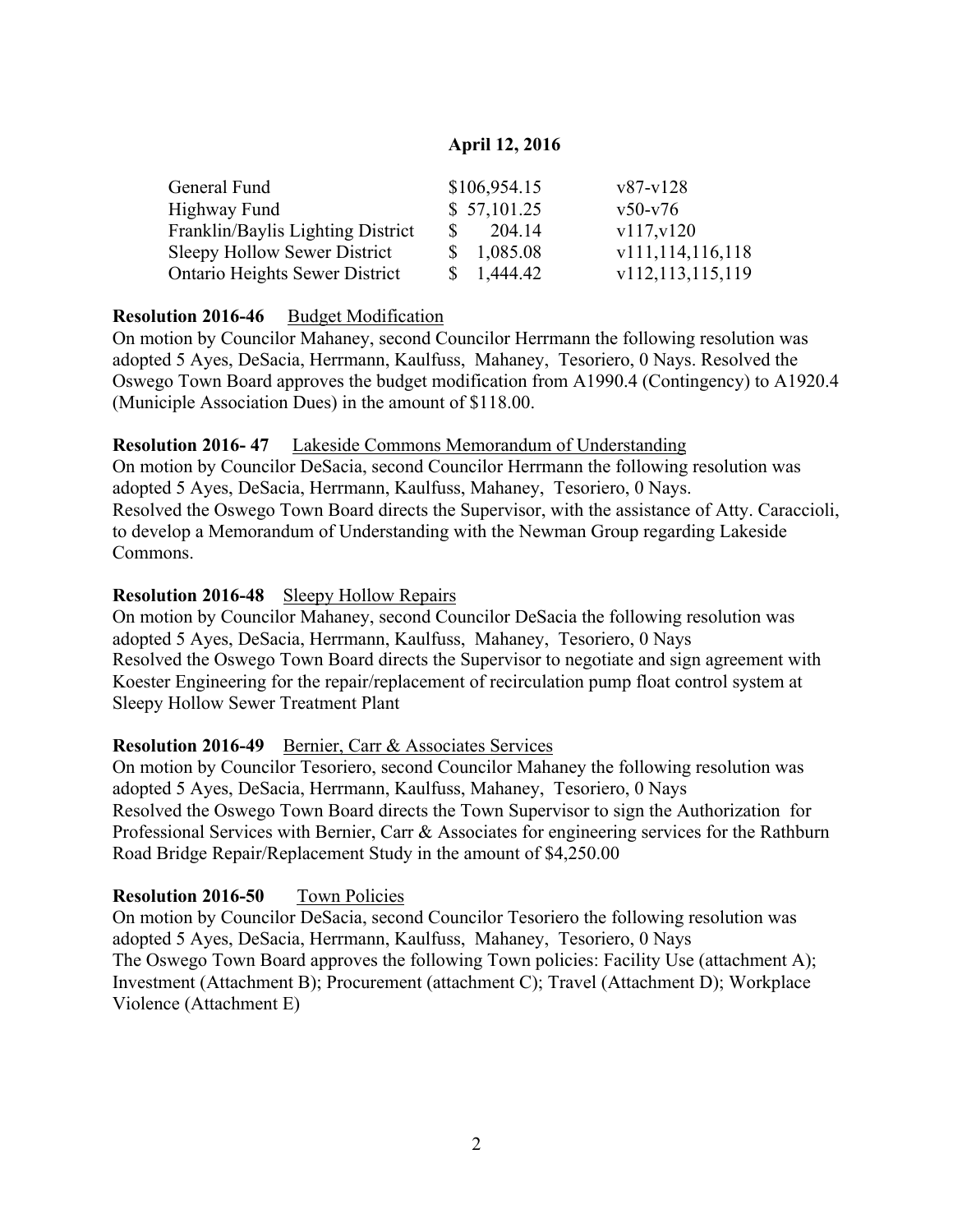# **April 12, 2016**

### **Resolution 2016-51** Sleepy Hollow Operator

On motion by Councilor Herrmann, second Councilor Mahaney the following resolution was adopted 5 Ayes, DeSacia, Herrmann, Kaulfuss, Mahaney, Tesoriero, 0 Nays. Resolved the Oswego Town Board directs the Supervisor to negotiate for the replacement of an operator for Sleepy Hollow Sewer District.

### **Resolution 2016-52** Replacement of Town CPA

On motion by Councilor DeSacia, second Supervisor Herrmann the following resolution was adopted 5 Ayes, DeSacia, Herrmann, Kaulfuss, Mahaney, Tesoriero, 0 Nays. Resolved the Oswego Town Board directs the Supervisor to negotiate for the replacement of Town Certified Public Accountant.

### **Resolution 2016-51** County Road Agreement

On motion by Councilor DeSacia, second Councilor Tesoriero the following resolution was adopted 5 Ayes, DeSacia, Herrmann, Kaulfuss, Mahaney, Tesoriero, 0 Nays. Resolved the Oswego Town Board approves the Agreement to spend town highway funds with thou County of Oswego to repair town roads.

On motion by Councilor Tesoriero, second Councilor Mahaney to close the meeting at 6:47 PM, 5 Ayes, DeSacia, Herrmann, Kaulfuss, Mahaney, Tesoriero, 0 Nays.

Respectfully Submitted

Nikki Fowler Oswego Town Clerk

.